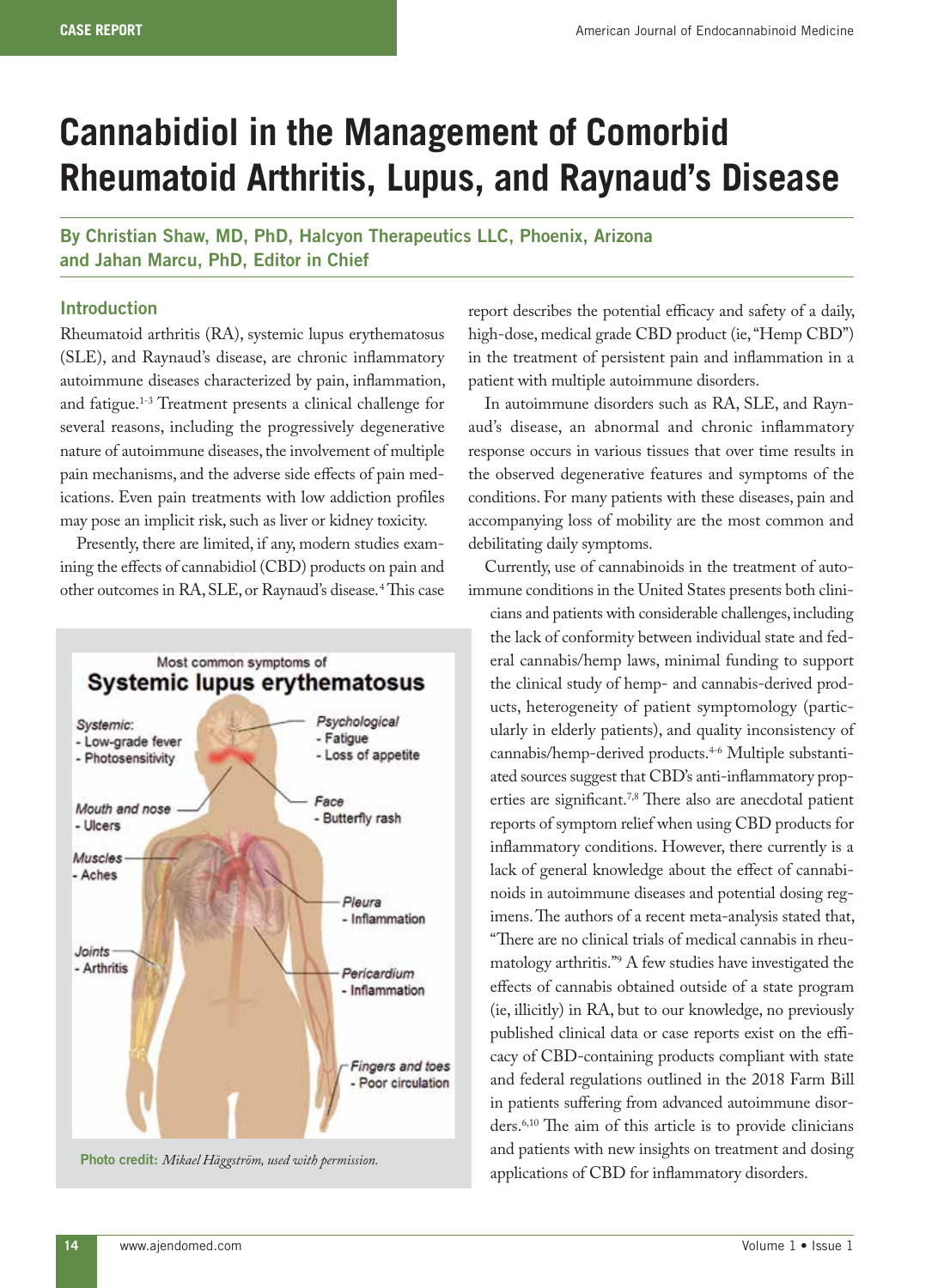| <b>Medication</b>                                         | <b>Dosage</b>                                      | <b>Condition</b>                         | <b>Provider</b>                         | <b>Duration, Year</b> |
|-----------------------------------------------------------|----------------------------------------------------|------------------------------------------|-----------------------------------------|-----------------------|
| Gabapentin                                                | 300 mg daily                                       | Pain                                     | Primary Care 1                          | 30 days, 2015         |
| Gabapentin                                                | 600 mg daily                                       | Pain                                     | Primary Care 1                          | 60 days, 2015         |
| Gabapentin                                                | 1200 mg daily                                      | Pain                                     | Primary Care 1                          | 90 days, 2015         |
| Prednisone                                                | 20 mg daily                                        | Inflammation                             | <b>Primary Care 2</b>                   | 30 days, 2016         |
| Methocarbamol                                             | 500 mg PO, 4x daily                                | Pain                                     | Primary Care 2                          | 30 days, 2016         |
| Potassium                                                 | 1500 mg (20 mEq) daily                             | Muscle cramping                          | <b>Primary Care 2</b>                   | 30 days, 2016         |
| Tramadol                                                  | 50 mg as needed, but not<br>to exceed 150 mg daily | Pain                                     | Primary Care 2                          | 30 days, 2016         |
| Prednisone                                                | 20 mg daily                                        | Inflammation                             | Primary Care 2                          | 90 days, 2017         |
| Tizanidine                                                | 4 mg PO x 8 h                                      | Pain                                     | Primary Care 2                          | 30 days, 2017         |
| Prednisone                                                | 10 mg daily                                        | Swelling                                 | Rheumatologist                          | 1 year, 2018          |
| Leflunomide                                               | 20 mg daily                                        | Inflammation                             | Rheumatologist                          | 1 year, 2018          |
| Amlodipine                                                | 10 mg daily                                        | Finger ulcers                            | Rheumatologist                          | 1 year, 2018          |
| Nitro paste                                               | 25 mg nightly                                      | Finger ulcers                            | Rheumatologist                          | 1 year, 2018          |
| CBD isolate medium-chain<br>triacylglyceride oil tincture | 600 mg daily                                       | Pain                                     | Preventive Medicine<br>Physician        | 60 days, 2019         |
| CBD isolate medium-chain<br>triacylglyceride oil tincture | 400 mg daily                                       | Preventive Medicine<br>Pain<br>Physician |                                         | 60 days, 2019         |
| CBD isolate medium-chain<br>triacylglyceride oil tincture | 200 mg daily                                       | Pain                                     | <b>Preventive Medicine</b><br>Physician | Present               |

# **Table 1. Medication History**

# **Medical History**

The patient is a 50-year-old woman with pain and mobility-related symptoms of multiple autoimmune disorders. She was diagnosed with Raynaud's disease in 2015, RA in 2016, and SLE as well as scleroderma in 2017. She has been managed by conventional treatments (eg, gabapentin, prednisone, tramadol, tizanidine, and leflunomide) on and off for many years, achieving only intermittent alleviation of her pain, inflammation, and joint swelling (Table 1). Moreover, prolonged use of prednisone (at doses of 10–20 mg/d) and nonsteroidal anti-inflammatory drugs resulted in significant adverse events that now prevent the patient from safely tolerating the ongoing use of these agents.

## **Assessment**

The patient presents with subjective complaints including pain and swelling of the hands, low back, hips, right knee, and feet, with exacerbations of low back and hip pain. The patient reports that the pain limits her ability to sit or walk. She reports enduring daily pain at work and a typical pain score of 7/8 out of 10. On an average of 2 out of every 20 work days, when the pain reached a 10 and her

"feet were so swollen she couldn't wear any shoes or walk at all," she had to call in sick. Objective assessment indicated decreased range of motion in the cervical, thoracic, and lumbar spine; decreased range of motion and strength in shoulders bilaterally; and decreased strength of the right lower limb. With the exception of bilateral pedal edema, no other significant swelling was found. Laboratory evaluation revealed significantly elevated levels of the inflammatory biomarkers C-reactive protein (CRP) and erythrocyte sedimentation rate (ESR; Westergren method).

# **Management**

The patient discontinued all disease modifying anti-rheumatic drugs (DMARDs) 2 weeks prior to start of study to ensure an extended washout period occurred. She was started on a 28-day regimen of highly purified (99.9%) CBD isolate medium-chain triacylglyceride oil tincture (Figure 1 provides potency analysis). The CBD was administered sublingually at a dose of 200 mg (by 1-mL dropper), 3 times daily. The patient completed the McGill Pain Questionnaire and 36-Item Short Form Survey 1.0 (SF-36) immediately . continued on page **16**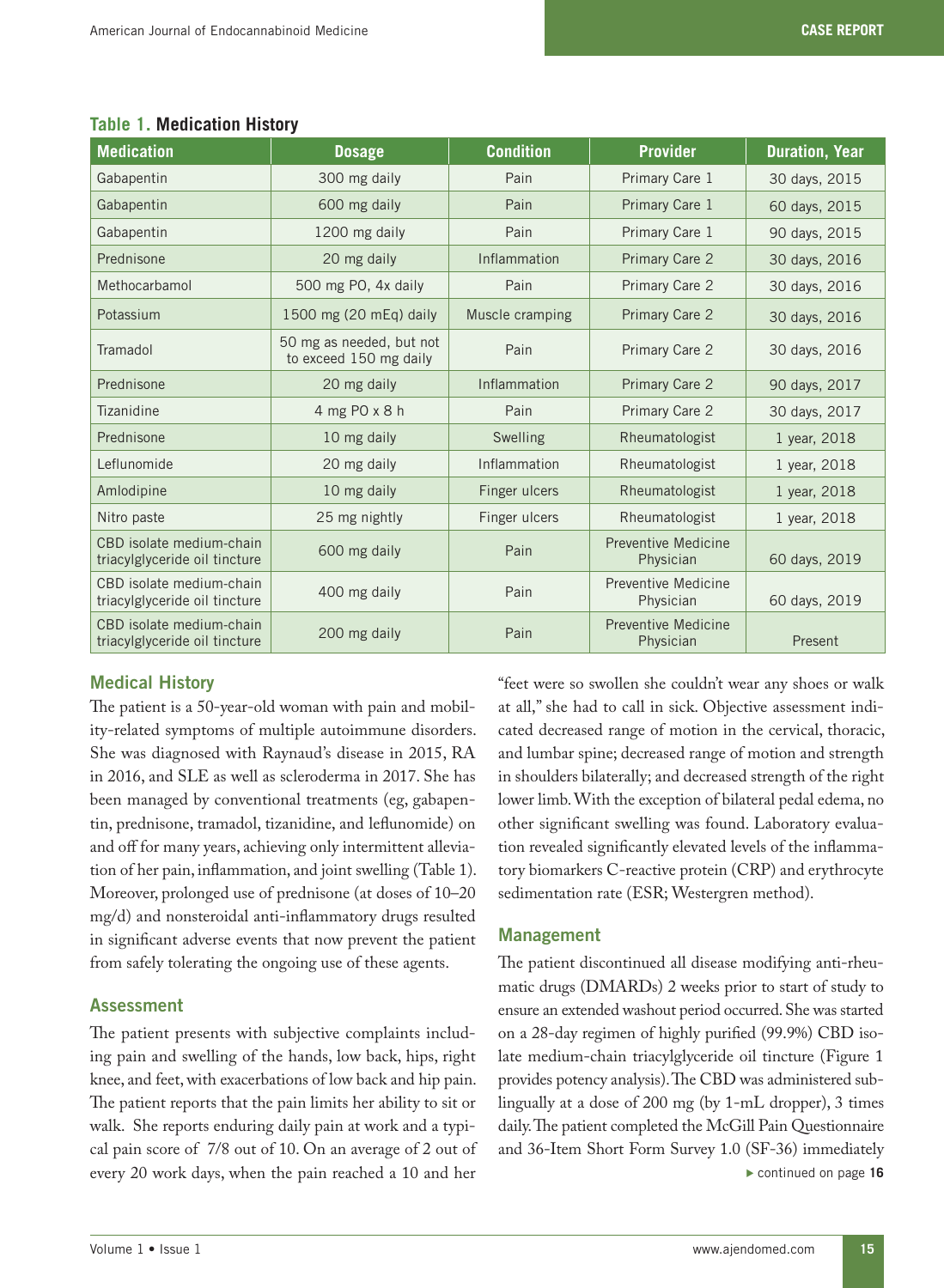#### **CASE REPORT**

continued from page 15

before treatment and on day 28. Confirmatory urine drug testing and blood analysis were performed on the final day of treatment by independent third-party laboratories (Quest Diagnostics and TriCore Laboratories, respectively).

## **Follow-Up**

Significant improvement of pain and mobility-related symptoms was reported within 72 hours of treatment, reaching a maximum therapeutic effect by day 10. Symptoms related to mood (decreased anxiety, increased sense of well-being) continued to improve up to day 21 of treatment and remained increased until day 28. McGill Pain score decreased from 52 of 78 pretreatment to 25 of 78) on day 28 (Tables 2–4). SF-36 scores improved considerably across all 9 health domains (Table 4).

Pretreatment CRP and ESR values were 4.4 and

**"Laboratory blood analysis demonstrated decreased inflammatory markers by day 28, further substantiating the patient's self-reported improvement from a biochemical perspective."** *—Christian Shaw, MD, PhD*

# **Table 2. McGill Pain Questionnaire, Section 1: What Does Your Pain Feel Like?**

| <b>Group</b><br># | <b>Descriptor</b>                | Pre<br>treatment | <b>Day 28</b>  | <b>Net</b><br>difference |
|-------------------|----------------------------------|------------------|----------------|--------------------------|
| $\mathbf{1}$      | Temporal                         | $\overline{4}$   | $\mathbf{1}$   | 3                        |
| $\overline{2}$    | Spatial                          | $\mathbf{1}$     | $\mathbf{1}$   | $\overline{O}$           |
| 3                 | Punctate pressure                | $\overline{4}$   | $\overline{2}$ | $\overline{2}$           |
| $\overline{4}$    | Incisive pressure                | $\mathbf{1}$     | $\mathbf{1}$   | $\overline{0}$           |
| 5                 | Constrictive<br>pressure         | $\overline{4}$   | $\overline{2}$ | $\overline{2}$           |
| 6                 | Traction pressure                | 3                | $\mathbf{1}$   | $\overline{2}$           |
| $\overline{7}$    | Thermal                          | $\overline{2}$   | $\mathbf{1}$   | $\mathbf{1}$             |
| 8                 | <b>Brightness</b>                | $\overline{4}$   | 3              | $\mathbf{1}$             |
| 9                 | <b>Dullness</b>                  | $\overline{4}$   | $\mathbf{1}$   | 3                        |
| 10                | Sensory,<br>miscellaneous        | $\overline{4}$   | $\mathbf{1}$   | 3                        |
| 11                | Tension                          | 3                | $\mathbf{1}$   | $\overline{2}$           |
| 12                | Autonomic                        | $\mathbf{1}$     | $\mathbf{1}$   | $\Omega$                 |
| 13                | Fear                             | $\overline{2}$   | $\mathbf{1}$   | $\mathbf{1}$             |
| 14                | Punishment                       | $\overline{2}$   | $\mathbf{1}$   | $\mathbf{1}$             |
| 15                | Affective-evaluative-<br>sensory | $\overline{c}$   | $\mathbf{1}$   | $\mathbf{1}$             |
| 16                | Evaluative                       | 3                | $\mathbf{1}$   | $\overline{2}$           |
| 17                | Sensory,<br>miscellaneous        | 3                | $1\,$          | $\overline{2}$           |
| 18                | Sensory,<br>miscellaneous        | $\overline{2}$   | $\overline{2}$ | $\overline{0}$           |
| 19                | Sensory                          | $\overline{2}$   | $\mathbf{1}$   | $\mathbf{1}$             |
| 20                | Affective-evaluative-<br>sensory | $\overline{2}$   | $\mathbf{1}$   | $\mathbf{1}$             |

### **Table 3. McGill Pain Questionnaire, Section 2: How Does Your Pain Change With Time?**

| <b>Question</b>                                                            | <b>Pretreatment</b>             |               | <b>Day 28</b>                  |               |
|----------------------------------------------------------------------------|---------------------------------|---------------|--------------------------------|---------------|
|                                                                            | <b>Response</b>                 | <b>Points</b> | <b>Response</b>                | <b>Points</b> |
| Which word or words would you use to<br>describe the pattern of your pain? | Continuous,<br>steady, constant |               | Brief, momentary,<br>transient |               |

## **Table 4. McGill Pain Questionnaire, Section 3: How Strong Is Your Pain?**

| <b>Question</b>                           | Pretreatment    |               | <b>Day 28</b>   |               |
|-------------------------------------------|-----------------|---------------|-----------------|---------------|
|                                           | <b>Response</b> | <b>Points</b> | <b>Response</b> | <b>Points</b> |
| Which word describes pain right now?      | Excruciating    | 5             | Mild            |               |
| Which word describes it at its worst?     | Excruciating    | 5             | Distressing     |               |
| Which word describes it when it is least? | Discomforting   |               | Mild            |               |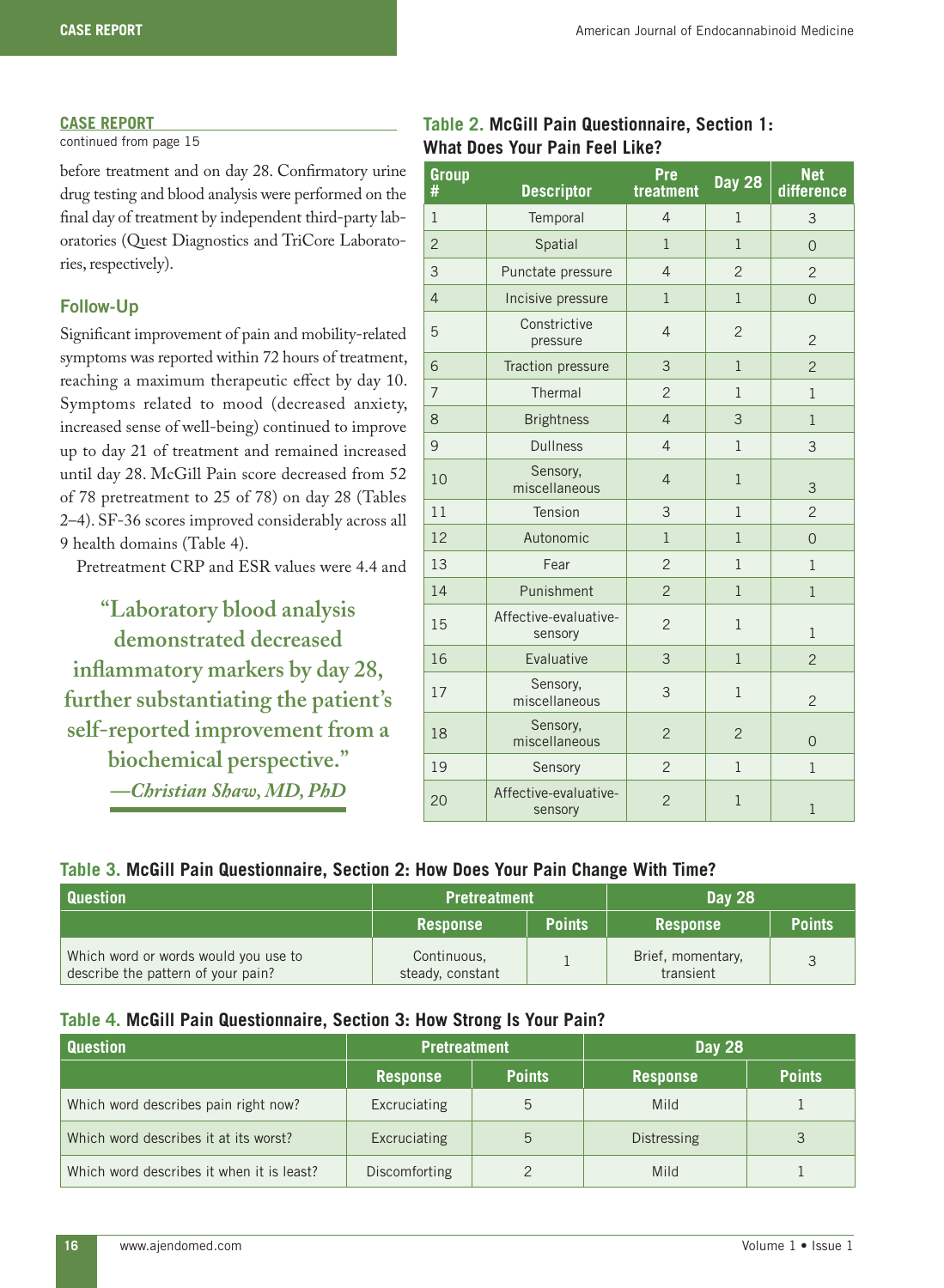

 $% =$  % (w/w) = Percent (Weight of Analyte / Weight of Product)

\* Total Cannabinoids results reflects the absolute sum of all cannabinoids detected.

\*\* Total Potential THC/CBD is calculated using the following formulas to take into account the loss of a carboxyl group during decarboxylation step.

Total THC = THC + (THCa  $*(0.877)$ ) and Total CBD = CBD + (CBDa  $*(0.877)$ )

**CBD,** cannabidiol; **CBG,** cannabigerol; **THC,** delta-9-tetrahydrocannabinol.

For the complete laboratory report, please visit www.ajendomed.com.

| <b>Scale</b>                                  | <b>Pretreatment, %</b> | Day 28, % |  |
|-----------------------------------------------|------------------------|-----------|--|
| Physical functioning                          | 15                     | 50        |  |
| Role limitations due<br>to physical health    | ∩                      | 75        |  |
| Role limitations due<br>to emotional problems | $\cap$                 | 67        |  |
| Energy/Fatigue                                | $\Omega$               | 70        |  |
| Emotional well-being                          | 36                     | 76        |  |
| Social functioning                            | $\Omega$               | 88        |  |
| Pain                                          | 23                     | 90        |  |
| General health                                | 15                     | 15        |  |
| Health change                                 | ∩                      | 100       |  |

## **Table 5. Scores on the SF-36**

**SF-36**, 36-Item Short Form Survey 1.0.

48 mg/dL, respectively. At day 28, these values were 2.2 and 39 mg/dL, respectively. Adverse effects of treatment were mild and transient, and were limited to esophageal and stomach irritation after swallowing the CBD tincture.

#### **Conclusion**

Since completion of the 28-day CBD trial at the end of December 2018, the patient has been using nothing but CBD for her conditions with much success. Her CBD dose was titrated from 600 mg daily for 2 months, to 400 mg daily for 2 months, and 200 mg daily thereafter. The patient discontinued DMARDs 2 weeks prior to start of study and has not resumed any prescribed medications for rheumatic diseases since that time nor does she have any interest in doing so.

She no longer feels it necessary to see her

. continued on page **18**